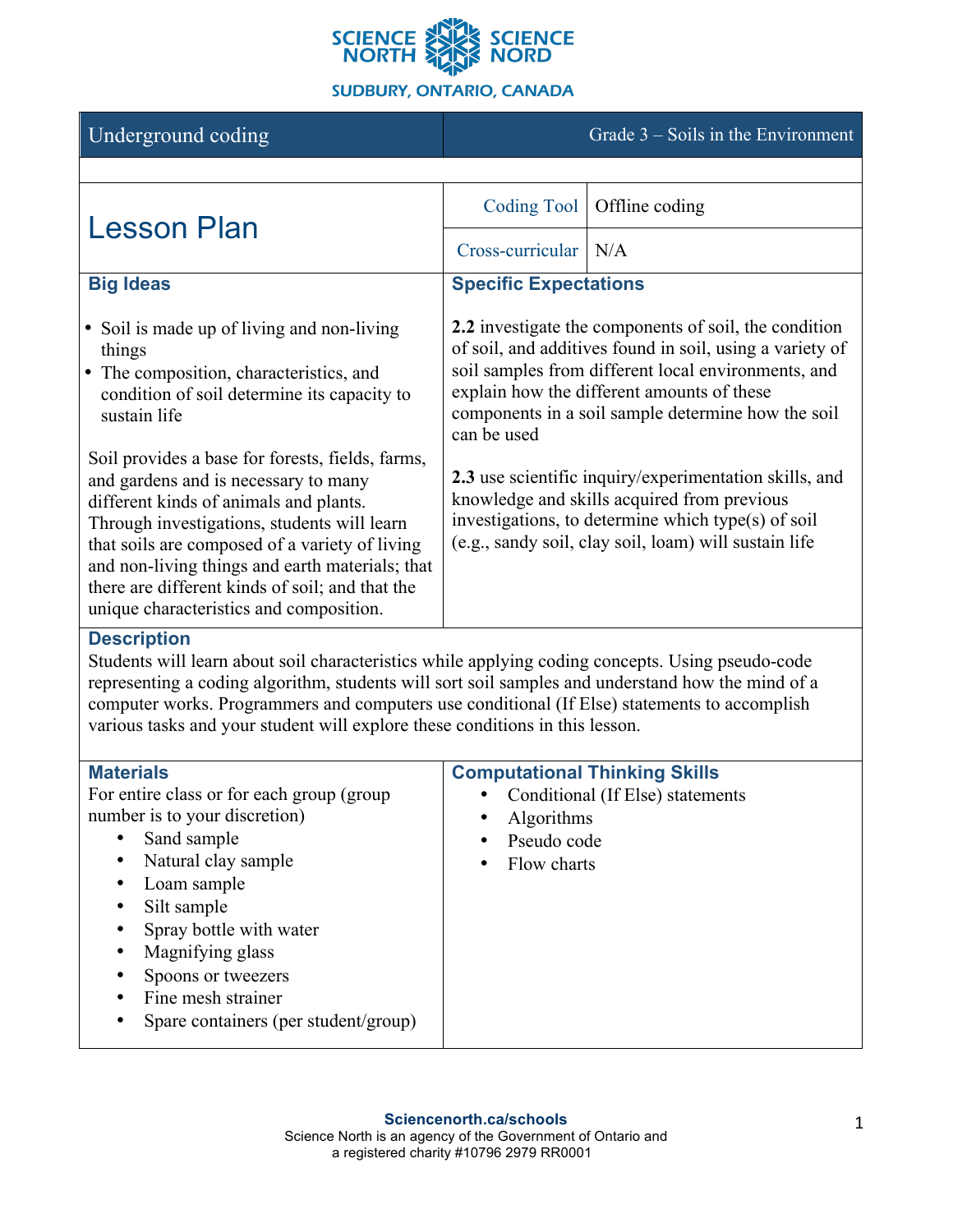

# **Introduction**

- Using pseudo-code helps your students understand the process of deduction.
- Computers use the If Else statement in order to accomplish a task. This involves going through a series of possibilities and eliminating what doesn't apply.
- By using the handout provided, your students can visualize the pseudo-code.
- Your students will examine the different soil samples and use the flow chart and/or the pseudo-code to arrive at a conclusion in order to identify the type of soil.

## **Action**

- This activity can be done individually or in groups.
- All soil samples should be labeled as sample A, B, C...
- It is recommended that there are multiple samples of the same soil (for each group and in case of cross contamination)
- Use the Underground Coding Handout (or you and your students make your own) to complete this activity.
- As your students go through the flow chart of various samples, they will attempt to identify what the sample is.
- The pseudo-code is to show the same process they are doing, but in a mindset of a computer.
- In the pseudo-code, emphasize on the If Else Condition. Ie: If the first condition is false, another condition is presented.
- Encourage your students to use the magnifying glass, strainer, tweezers to examine each sample.
- Your students can first refer to the flow chart to identify the samples then use the pseudo-code.
- For a challenge, have multiple samples of the same soils for your students to examine the characteristic rather than use deductions as they go through.
- To test:
	- o **Air:** your students will insert one finger into the sample to determine the density. If it is difficult to insert, then the density is higher. When the density is higher, the air content is low since there is not a lot of space in between the particles.
	- o **Particle:** using the magnifying glass, your students with examine the size of particles of each sample. They can also take a small amount between their fingers to feel the particles. Smaller particles are very fine and difficult to see and feel.
	- o **Water:** your students will take a small amount of the sample and put it in the strainer and place it on top of the spare container. With the spray bottle, they will spray the sample 10x. as the water travels through the sample, your students can see the amount that drips into the container. If a lot of the water drips, then the soil does not retain water.
	- o **Colour:** colour varies depending on the soil sample you have. Generally, sand is light tan, silt is dark brown or red, clay is light brown or grey or light red and loam is dark